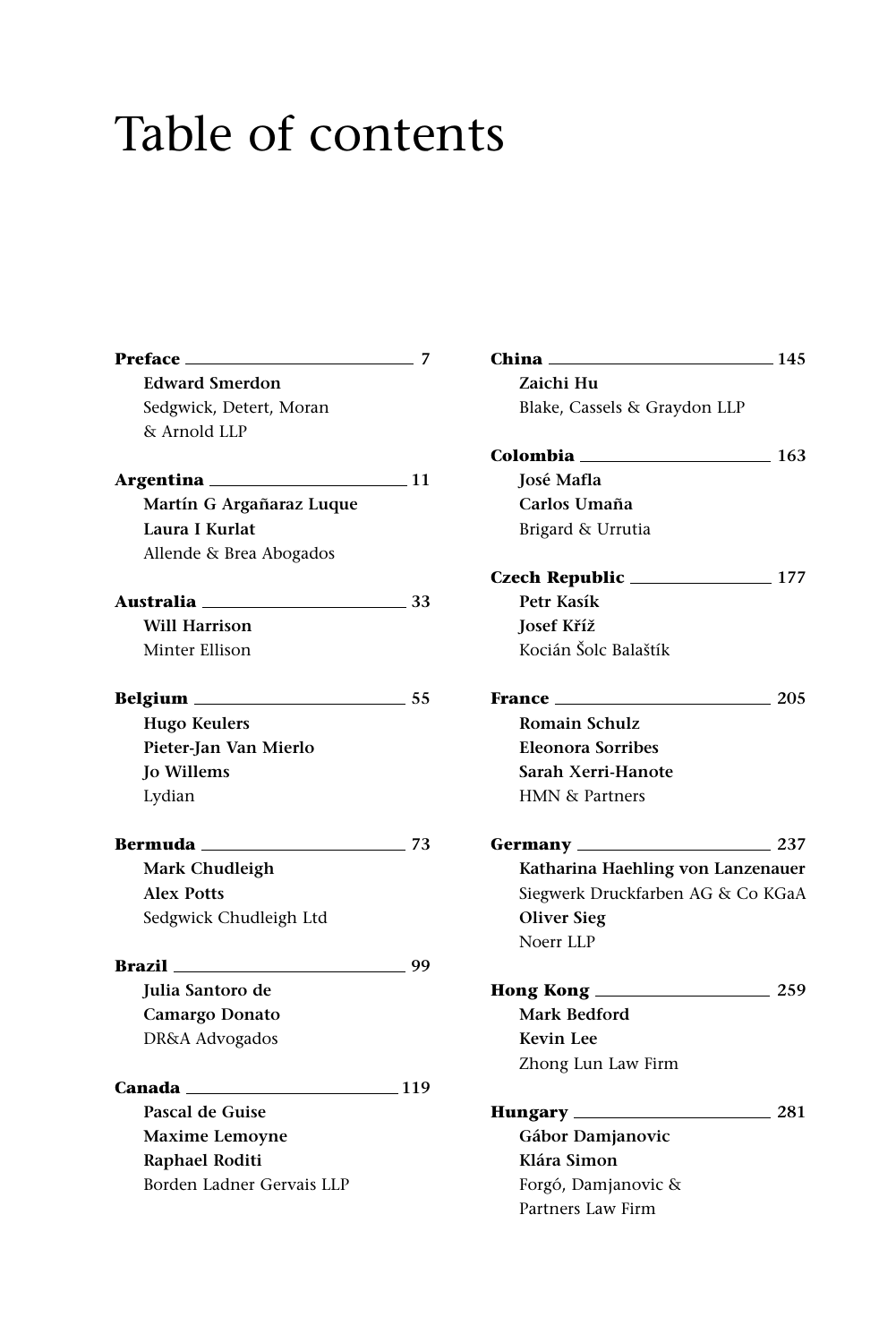|                                         | 297    | Russia _______                         | 509 |
|-----------------------------------------|--------|----------------------------------------|-----|
| <b>Mahadev Prakash</b>                  |        | Murat Akuyev                           |     |
| <b>Gowtham Reddy</b>                    |        | Ekaterina Dorokhova                    |     |
| Sajai Singh                             |        | Yulia Solomakhina                      |     |
| J Sagar Associates                      |        | Cleary Gottlieb Steen                  |     |
|                                         |        | & Hamilton LLC                         |     |
| $I$ reland $\frac{1}{2}$ 321            |        |                                        |     |
| <b>Joy Compton</b>                      |        |                                        |     |
| Independent Consultant                  |        | <b>Andrew Chan</b>                     |     |
| <b>Eileen Grace</b>                     |        | Jonathan Chan Tuan San                 |     |
| Eugene F Collins                        |        | Michelle Lim                           |     |
|                                         |        | Sophie Lim                             |     |
| $\text{Israel} \quad \text{341}$        |        | Loong Tse Chuan                        |     |
| Harry Orad                              |        | Allen & Gledhill LLP                   |     |
| Gross, Orad, Schlimoff & Co             |        |                                        |     |
|                                         |        | $\sim$ 547                             |     |
|                                         |        | Katarína Čechová                       |     |
| Serena Triboldi                         |        | Marek Holka                            |     |
| Pontecorvi Mannaerts & Triboldi         |        | Diana Régiová                          |     |
|                                         |        | Čechová & Partners sro                 |     |
| $\sim$ 399<br>Japan $\_\_\_\_\_\_\_\_\$ |        |                                        |     |
| Shigeru Ogiso                           |        | <b>South Africa</b> 2008/06/2012 2013  |     |
| Yuasa and Hara                          |        | <b>Michael Hart</b>                    |     |
|                                         |        | Stephen Kennedy-Good                   |     |
| <b>Kazakhstan</b> 115                   |        | Norton Rose Fulbright South Africa Inc |     |
| <b>Bolat Miyatov</b>                    |        |                                        |     |
| <b>GRATA Law Firm</b>                   |        |                                        |     |
|                                         |        | Ignacio Figuerol                       |     |
|                                         |        | Clyde & Co                             |     |
| <b>Michel Molitor</b>                   |        |                                        |     |
| Molitor Avocats à la Cour               |        |                                        |     |
|                                         |        | Philipp Känzig                         |     |
|                                         |        | <b>Ionas Stüssi</b>                    |     |
| Jesús Colunga                           |        | Staiger, Schwald & Partner AG          |     |
| Daniel Del Río                          |        |                                        |     |
| Basham Ringe y Correa SC                |        |                                        |     |
|                                         |        | Sergiy Gryshko                         |     |
| Netherlands_                            | $-467$ | Zoryana Sozanska-Matviychuk            |     |
| Annemieke Hendrikse                     |        | Redcliffe Partners                     |     |
| Van Doorne NV                           |        |                                        |     |
| <b>Poland</b> 485                       |        |                                        |     |
| Michał Barłowski                        |        |                                        |     |
| Wardyński & Partners                    |        |                                        |     |
|                                         |        |                                        |     |